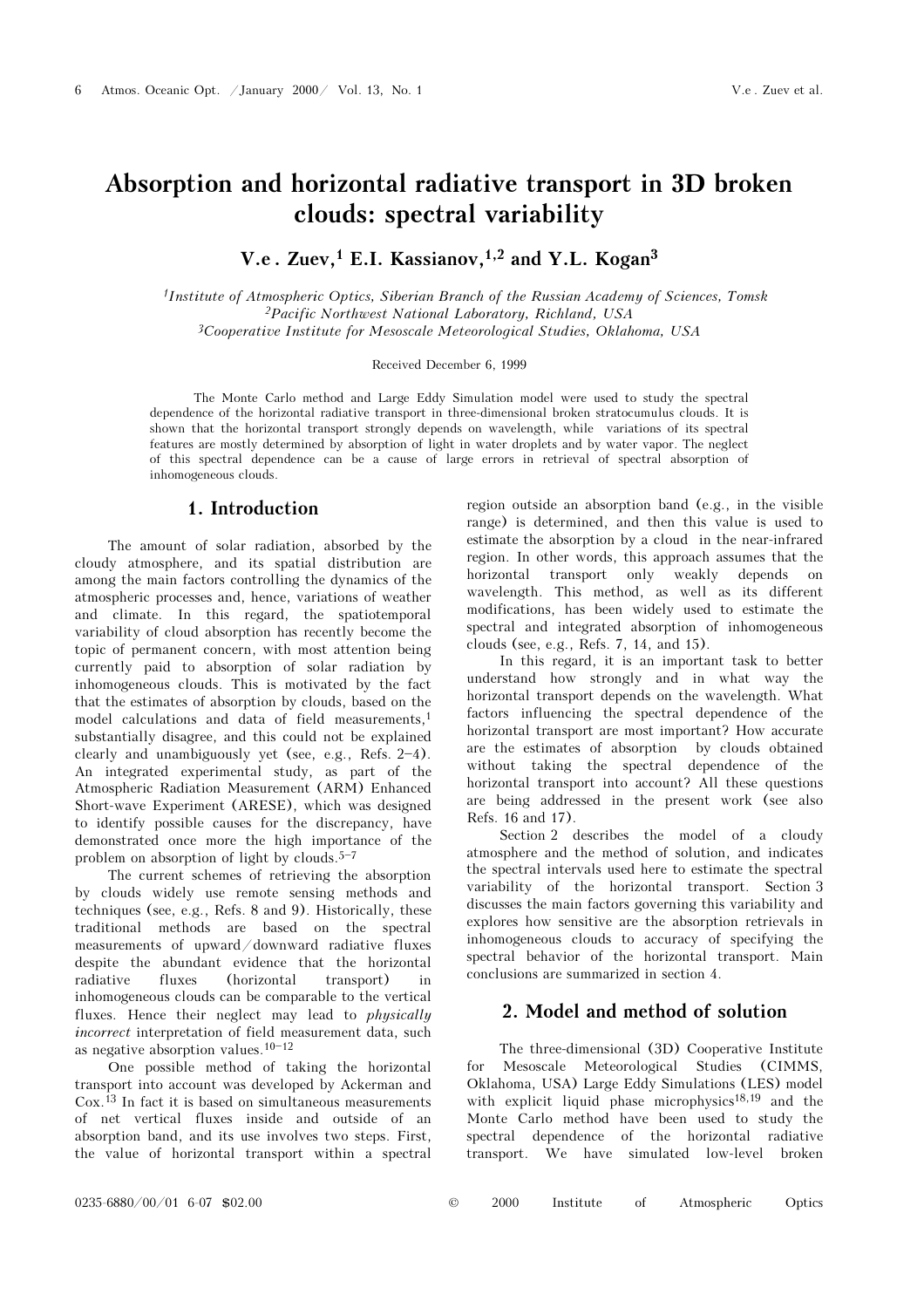stratocumulus (Sc) clouds observed during the Atlantic Stratocumulus Experiment (ASTEX). The integration domain consisted of 40×40×51 grid points providing for the horizontal and vertical resolutions of 0.075 km and 0.025 km, respectively. The simulation yielded 3D spatial distributions of water vapor and water droplets. The obtained droplet size-distribution functions have then been used to calculate the optical characteristics by the Mie theory.<sup>20</sup>

Above the simulation domain  $(1.275 \text{ km} \le z \le$  $\leq$  16 km), the atmosphere was represented by a set of 9 horizontally homogeneous layers with different geometrical thicknesses, specified in accordance with the existing vertical levels accepted in the atmospheric general circulation models (GCMs) (see, e.g., Ref. 21). Each layer was characterized by the constant pressure, temperature, and concentration of water vapor. To better fit the conditions of the ASTEX experiment performed during summer (June  $1-28$ ) of 1992 in the northeastern Atlantic, the model of midlatitude summer<sup>22</sup> was used throughout the computation. Carbon dioxide was assumed to be uniformly mixed in space. The integrated optical and radiation measurements in Sc clouds were conducted in a wide range (from roughly 10° to 80°) of solar zenith angles ξ⊕. The solar zenith angle of approximately 60° was frequently encountered in the observations (such as on June 2); therefore the value  $\xi_{\oplus} = 60^{\circ}$  was used in radiation calculations. The influence of the underlying surface was neglected, since the albedo of the ocean is close to zero at small  $(\leq 60^{\circ})$  solar zenith angles.<sup>23</sup> We have also neglected the influence of aerosol, whose optical depth was about two orders of magnitude smaller than the mean cloud optical depth. Subject to these assumptions, the model of cloudy atmosphere outlined above incorporated the effects of clouds, water vapor, and carbon dioxide.

As known, light absorption by water vapor and water droplets are important factors that determine spectral variations of cloud absorption and vertical solar fluxes (see, e.g., Refs. 8 and 24). How strongly does the spectral behavior of horizontal transport depend on these two factors? This question can be answered by considering these two effects separately. Such analysis can readily be made because spectral intervals exist, where only one of the factors dominates. For instance, the atmospheric absorption bands at 0.94 μm and 1.65 μm are mostly due to absorption by water vapor and water droplets, respectively.<sup>25</sup> These spectral intervals were chosen here to estimate spectral dependence of the horizontal transport.

In each pixel, we calculated the optical properties at three wavelengths: 0.7 μm (conservative scattering), 0.94 μm, and 1.65 μm. To denote the optical and radiative characteristics calculated for these wavelengths, we used the subscripts  $"0.7"$ ,  $"0.94"$ , and " $1.65$ ". The pixels in which the extinction coefficient  $\sigma_{0,7}$  exceeded the threshold of 3 km<sup>-1</sup> were designated as cloudy. The highest (lowest) height at which cloudy pixels were located was taken as the cloud top  $Ht$  (base Hb) boundary; and was set equal to 0.750 km (0.150 km). Absorption of solar radiation by water vapor and carbon dioxide was taken into consideration using transmission functions from Refs.  $26-28$ . Note that the cloud geometrical thickness12 and the effective droplet radius29 are usually determined from radiation measurements in the 0.94 μm and 1.65 μm absorption bands, respectively.

Absorption and vertical and horizontal radiative fluxes within the cloudy layer, as well as the albedo (plane  $z = Ht$ ) and transmittance (plane  $z = Hb$ ) were calculated using Monte Carlo method and periodic boundary conditions. The developed Monte Carlo algorithm can account for not only the spatial 3D distributions of clouds and water vapor, but also those of other radiatively active gases and atmospheric aerosol, as well as reflection from the underlying surface. With use of nearly 100 million photons, the mean computation error was less than 1%.

# 3. Horizontal transport and absorption

At present, the dependence of the horizontal transport and absorption on the spatial structure of stratocumulus clouds has been studied quite thoroughly (see, e.g., Refs. 30 and 31), whereas the nature of the spectral  $E$  variations and its influence on the accuracy of cloud absorption estimates are understood much poorly. Titov32 was the first who showed that the visible and near-IR values of  $E$  can differ, and that the cloud absorption retrievals must take this difference into consideration.

Despite their great scientific value, the results obtained by  $Titov<sup>32</sup>$  should only be considered as preliminary, illustrating the complexity of the problem on light absorption by clouds and demonstrating some ways for its possible solution. This is because they are based on quite simple cloud model, assuming, in particular, that the extinction coefficient of the overcast plane-parallel layer varies in just one horizontal direction and no absorption by water vapor and atmospheric gases occurs. Let us remind the main items of the problem on determining absorption in clouds, whose optical properties change at least along one direction.32,33 According to the model of a cloudy atmosphere chosen here (see section 2), the radiative energy conservation law in inhomogeneous clouds has the form:

$$
R + T + A = 1 - E. \tag{1}
$$

Here the absorptance  $A$ , albedo  $R$ , transmittance  $T$ , and horizontal transport  $E$ , all are the functions of x and y coordinates, but their arguments are omitted for convenience. From Eq. (1) it follows that the absorptance A can be determined only when the other three functions,  $R$ ,  $T$ , and  $E$ , are known. In practice, however, only albedo and transmittance are usually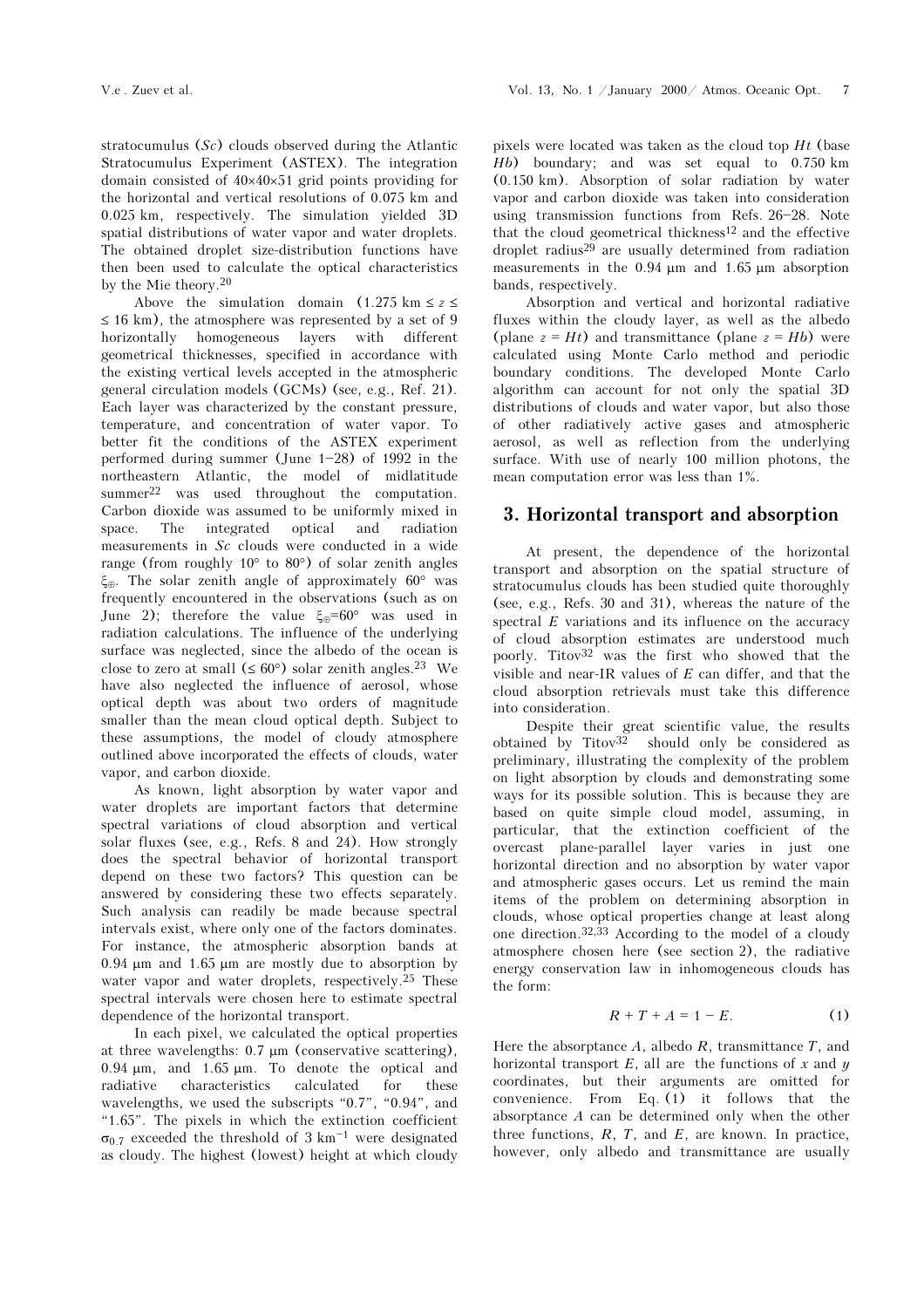determined, while the effect of horizontal transport is neglected (as, for instance, in the independent pixel approximation). However, the use of this approximation (the neglect of  $E$ ) may result in unrealistic estimates of absorption by clouds at small (on the order of 100 m) spatial scales.<sup>15,30,31</sup>

The need for reliable absorption estimates has stimulated the development of new methods allowing for the horizontal radiative fluxes. An original treatment of the horizontal transport in absorption retrievals has been proposed by Ackerman and Cox.<sup>13</sup> The main idea behind this approach is to determine  $E$ value in the visible range (subscript "vis") as  $E_{\text{vis}} = 1 - R_{\text{vis}} - T_{\text{vis}}$ , and to use this value for estimating absorption in the infrared  $(subscript 'ir")$ by  $A_{ir} = 1 - R_{ir} - T_{ir} - E_{vis}$ . This method is based on two main assumptions: (1) the horizontal transport depends only on the scattering properties of clouds (extinction coefficient  $\sigma$  and scattering phase function g); and (2) the spectral behaviors of the latter can be neglected in the visible and near-IR spectral ranges.

The latter assumption is physically well grounded, while the validity of the former one is not that obvious. For instance, the vertical radiative fluxes are known to depend on both the scattering and absorbing properties (single scattering albedo and water vapor absorption coefficient) of the medium. Therefore, it is expected that the horizontal transport will also depend on the absorbing properties of the cloudy atmosphere. "elow we give an example of the influence of absorption on E.



Fig. 1. Schematic illustration of the photon trajectories.

We consider an arbitrary *i*th pixel (Fig. 1a), and assume that a photon entered the pixel through its lefthand side, underwent scattering within it, and left the pixel through the same pixel side. In this case, the contribution of this photon trajectory segment to  $E$  will be  $\Delta E = W_{IN} - W_{OUT}$ , where  $W_{IN}$  and  $W_{OUT}$  are photon statistical weights at the entry (IN) and exit (OUT) points. In the absence of absorption (conservative scattering only),  $W_{\text{IN}} = W_{\text{OUT}}$ , and so this trajectory makes no contribution to E. Conversely, in the presence of absorption,  $\Delta E > 0$ . Thus, the presence of absorption will tend to increase the number of photon trajectories contributing to E. This, in turn, will lead to an *increase* of the variance of horizontal transport  $Var(E)$ . Note that the physical explanation for  $Var(E)$  growth in terms of the absorption by water droplet was first proposed in Ref. 32.

Let us consider another possible situation (Fig. 1b), in which the photon scattered in the neighboring pixel  $(i - 1)$ , entered the *i*th pixel through its left-hand side, and left the pixel through its bottom. In this case, the contribution of this photon trajectory segment to the horizontal transport will be  $\Delta E = W_{\text{IN}}$ . Obviously,  $\Delta E$  value will be less in the absorbing than in the non-absorbing medium. Thus, the presence of absorption will tend to decrease the relative contribution of photon trajectories to E. This, in turn, will lead to a *decrease* of  $Var(E)$ . Thus, two *competing* effects associated with absorption will determine the variance  $Var(E)$ .

Numerous theoretical and experimental studies (see, e.g., Refs. 25 and 34) show that in clouds the extinction coefficient and scattering asymmetry factor can vary by roughly  $2-5%$  per micrometer of wavelength, whereas the single scattering albedo and absorption coefficient of water vapor can vary by several orders of magnitude within quite a narrow spectral interval. It should be expected, therefore, that the spectral behavior of the horizontal transport will be mainly determined by those of the water vapor and water droplets.

To check up the validity of this hypothesis, we have performed calculations for two cases. In one case, we neglected the absorption by water vapor and water droplets, and considered the spectral variations of extinction coefficient and scattering phase function. The  $\sigma$  and q values for the three wavelengths, 0.7, 0.94, and 1.65 μm, were used. In the other case, in addition, the absorption by water vapor and water droplets was also taken into consideration.

The calculated results on the horizontal transport E, corresponding to the first case (conservative scattering), are presented in Fig. 2. As is seen from this figure, insignificant spectral variations of  $\sigma$  and q have only a minor influence on  $E$ . Thus the horizontal transport can be calculated without the account of the spectral dependence of the cloud scattering properties over quite wide (about 1-μm) spectral intervals. Note that the absolute  $E$  values may exceed 1. This means that a considerable contribution to  $E$  may come from direct (unscattered) radiation. We would like to note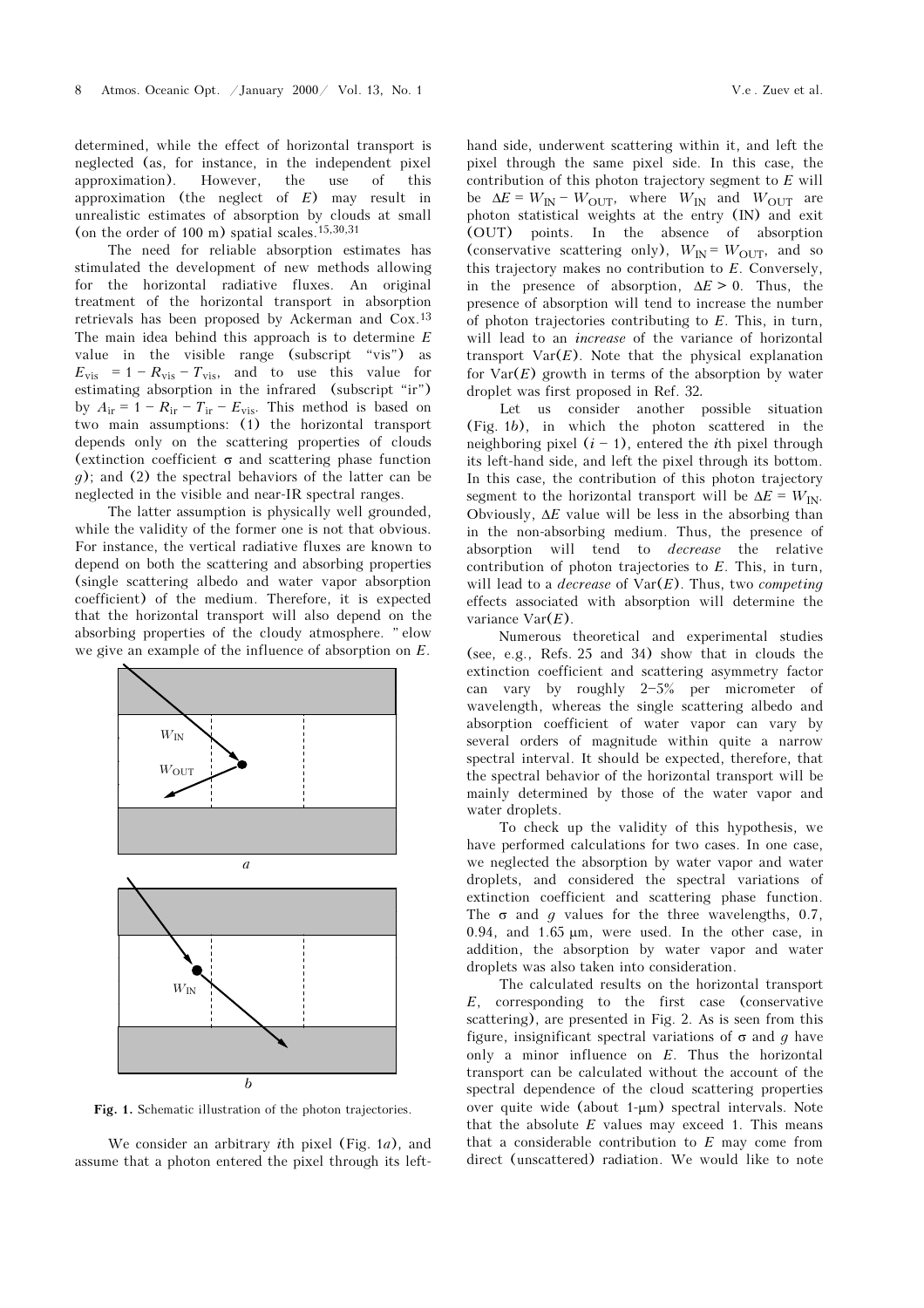that pixels with  $E < 0$   $(E > 0)$  predominately gain (loose) energy through their sides.

Let us proceed to the second case (Fig. 3), in which the absorption by water vapor and water droplets is taken into consideration. The absorption by water droplets influences the diffuse radiation. The scattering processes are most intense in the optically dense top portion of the cloud. For these reasons, the effect of absorption by water droplets on  $Var(E)$  is most appreciable near the cloud top boundary (Fig. 3b): the difference between  $Var(E_{0.7})$  and  $Var(E_{1.65})$  peaks in the cloud top portion.



Fig. 2. Linear regressions of (a)  $E_{0.94}$  vs  $E_{0.7}$  and (b)  $E_{1.65}$ vs  $E_{0.7}$ 

Quite the opposite situation occurs in the spectral interval at  $0.94 \mu m$  (Fig. 3b). The absorption by water vapor is important for both diffuse and direct radiation. The highest water vapor concentration is found near the cloud base (Fig.  $3a$ ). For this reason, the influence of water vapor on  $\text{Var}(E)$  is, accordingly, strongest in this same part of the cloud (Fig. 3b). In contrast to absorption by droplets, the absorption by water vapor *decreases*  $Var(E)$ , primarily through diminishing the relative contribution of direct radiation to the variance  $Var(E)$ . As seen, the vertical profiles of  $Var(E)$ , corresponding to different spectral intervals, may have not only considerable quantitative but also qualitative differences (see Fig. 3b). The variance of the horizontal transport is found to affect considerably the accuracy of cloud absorption estimates (see, e.g., Ref. 31); therefore, for correct determination of the absorption within a cloud layer, it is necessary to take into account the strong wavelength dependence of the vertical distribution of  $Var(E)$ .



Fig. 3. Vertical profiles of the mean extinction coefficient (at 0.7 μm wavelength) and of the mean water vapor concentration  $(a)$ ; and variance of the horizontal transport for three wavelengths (b).

" ecause of the absorption by water droplets,  $Var(E)$  increases at all vertical levels inside the cloud layer (see Fig. 3b), and so does the variance of the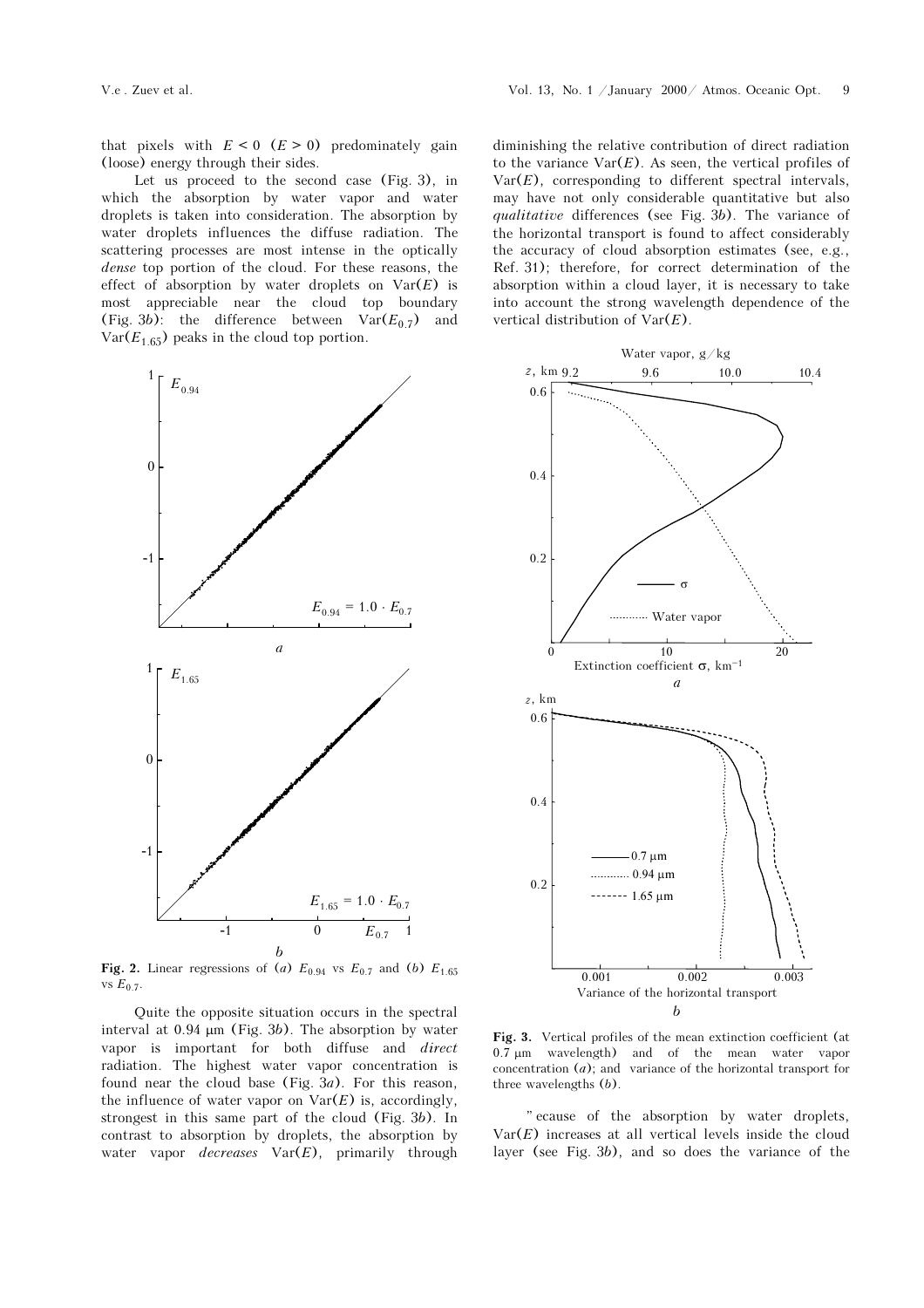total (between cloud top and bottom boundaries) horizontal transport, whose probability density becomes wider (Fig. 4). This conforms with the results obtained using a simpler model of the overcast  $Sc$  clouds.<sup>31,33</sup> However, in contrast to the overcast cloud, the probability density of E for the broken clouds is not symmetrical and, hence, cannot be approximated by a simple Gaussian distribution.<sup>33</sup> The variance of the total horizontal transport increases by approximately 20% (from 0.295 to 0.35) due to absorption by water droplets and, conversely, decreases by 15% (from 0.295 to 0.25) due to the absorption by water vapor. In the overcast clouds, where the contribution of direct radiation to the horizontal transport can be neglected, it is expected that the increase in the variance of  $E$  due to absorption by water vapor will be less significant.



Fig. 4. Probability density function of the total horizontal transport for three wavelengths.

How strongly does the spectral dependence of  $E$ influence the accuracy of absorption estimates? To answer this question, we compared the true absorption A with the reconstructed one,  $A' = 1 - R - T - E_{0.7}$ . Note that the absorption in the IR spectral range (0.94 and 1.65 μm) was reconstructed using the values of horizontal transport calculated at a visible wavelength  $(0.7 \mu m)$ . As seen, at small  $(-100 \text{ m})$  spatial scales, the reconstructed absorption, A′, may differ from the true one, A, by a factor of two, once  $E_{0.7}$  value is used instead of  $E_{0.94}$  (Fig. 5*a*). This means that the *E* value obtained outside absorption bands (e.g., in the visible range) cannot provide reliable estimates of the spectral absorption in the near-IR spectral range. The utility of this method for retrieval of integrated absorption will be addressed in future studies.

Since the absorption by water vapor and water droplets are two competing factors influencing the spectral dependence of horizontal transport, their net effect is expected to be less than individual contributions. The magnitude and sign of the net effect will depend on the optical and geometrical parameters of a cloud (cloud top and base heights, concentration and size spectrum of cloud droplets, etc.), the concentrations and spatial distributions of water vapor, and other radiatively active gases, as well as on meteorological conditions.



Fig. 5. True absorptance A versus the reconstructed one  $A'$  for two wavelengths:  $(a)$  0.94 μm and  $(b)$  1.65 μm.

More reliable estimates of the spectral absorption can be obtained using the method proposed in Ref. 31. Its main idea is as follows. First, the horizontal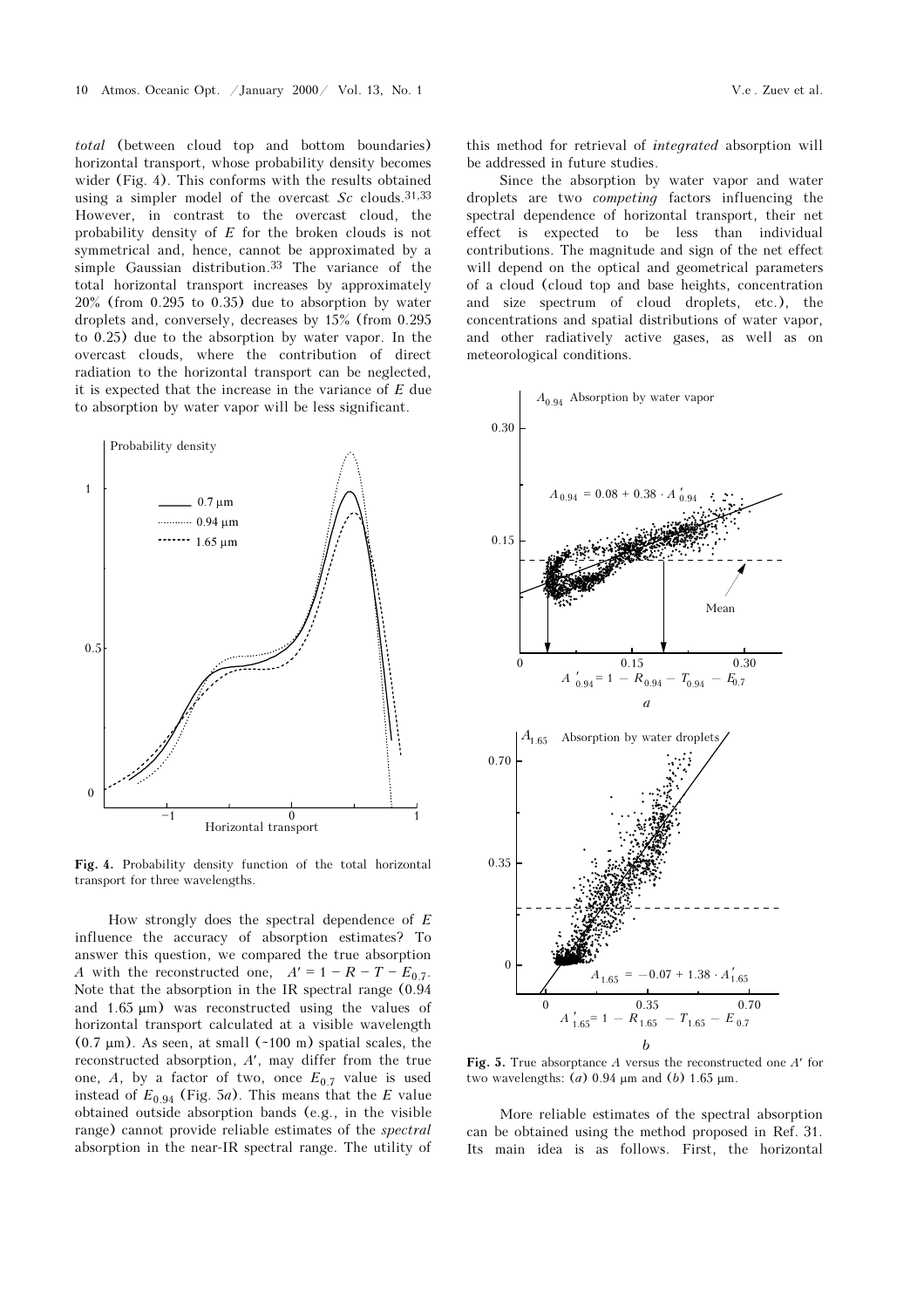transport and other radiative properties entering in Eq. (1) are averaged over space, and a linear regression between values of the horizontal transport in the visible and near-IR is plotted. Then, thus obtained regression equation is used to estimate the absorption in the IR spectral range. The results shown in Fig. 6 well illustrate how this method works. Averaging over the spatial cell of 0.6×0.6 km2 size substantially reduces the variances  $Var(E_{0,7})$  and  $Var(E_{1,65})$ , and the linear regression is a good approximation for the relationship between  $E_{1.65}$  and  $E_{0.7}$  (Fig. 6*a*). Use of the linear regression  $E_{1.65} = 1.09 \cdot E_{0.7}$  improves the accuracy of retrieval of the spectral absorption  $A_{1.65}$  (Fig. 6b).



Fig. 6. Linear regression of  $E_{1.65}$  versus  $E_{0.7}$  (*a*), as well as between the true absorptance  $A_{1.65}$  and an improved estimate of the reconstructed absorptance  $A'_{1,65}$  (b) for the spatial resolution of  $0.6\times0.6$  km<sup>2</sup>.

Note that the scale of spatial averaging depends quite strongly on the structure of a cloud field. For instance, in an overcast cloud layer, this averaging scale is approximately  $0.05 \text{ km}$ ,  $32$  i.e., about an order of magnitude smaller than for broken clouds. Obviously, different spatial averaging scales should be used depending on whether the spectral or broad-band absorption is reconstructed. The issue of how large this possible difference may be needs for further theoretical and experimental study.

### 4. Conclusion

The CIMMS LES (Oklahoma, USA) model with explicit liquid phase microphysics and Monte Carlo method were used to study the spectral dependence of the radiative horizontal transport. The influence of this dependence on the accuracy of spectral (near-IR) absorption retrievals for broken stratocumulus clouds has been estimated.

Recently, the assumption of weak spectral dependence of horizontal transport has been widely used to study the small-scale (on the order of 100 m) variations of cloud absorption (see, e.g., Refs. 13 and 14). This work has demonstrated that the horizontal transport depends significantly on wavelength. In particular, as wavelength increases by roughly 1 μm, the variance of the horizontal transport may change by 15 to 20%.

The sign and magnitude of these spectral variations are primarily determined by the absorption of light by cloud droplets and water vapor. The influence scattering properties of a cloud on the spectral behavior of the horizontal transport can be neglected over quite wide (nearly 1-μm) spectral intervals. The absorption by cloud droplets (water vapor) generally increases (decreases) the variance of the horizontal transport.

When absorption within the water vapor  $(0.94 \mu m)$  and cloud droplet  $(1.65 \mu m)$  absorption bands is retrieved without the account of the spectral dependence of horizontal transport, considerable errors may appear in the final results. For instance, if this spectral dependence is treated incorrectly, at small (on the order of 100 m) spatial scales the retrieved and true absorption (at 0.94 μm) may differ by a factor of two.

### Acknowledgments

This work was supported by the Office of "iological and Environmental Research of the U.S. Department of Energy as part of the Atmospheric Radiation Measurement Program and ONR grants No.  $00014 - 96 - 1 - 0687$  and No.  $00014 - 96 - 1 - 1112$ .

#### References

- 1. R.D. Cess et al., Science 267, 496-499 (1995).
- 
- 2. A. Arking, Science 273, 779-782 (1996).<br>3. K.Ya. Kondratiev, V.I. Binenko, and 3. K.Ya. Kondratiev, V.I. Binenko, and I.N. Melnikova, Meteorol. Gidrol., No. 2, 14-23 (1996).<br>4. Harshvardhan, W. Ridgway,
- 4. Harshvardhan, W. Ridgway, V. Ramaswamy, S.M. Freidenreich, and M. Batey, J. Geophys. Res. 103, 28793-28799 (1998).
- 5. F.P.J. Valero, R.D. Cess, M. Zhang, S.K. Pope, A. Bucholtz, B. Bush, and J. Vitko, J. Geophys. Res. 102, 29917-29927 (1997).
- 6. C.Z. Zender, B. Bush, S.K. Pope, A. Bucholtz, W.D. Collins, J.T. Kiehl, F.P.J. Valero, and J. Vitko,
- J. Geophys. Res. **102**, 29901-29915 (1997).<br>7. R.D. Cess, M. Zhang, F.P.J. Val
- F.P.J. Valero, S.K. Pope, A. Bucholtz, B. Bush, C.S. Zender, and J. Vitko, J. Geophys. Res. 104, 2059-2066 (1999).